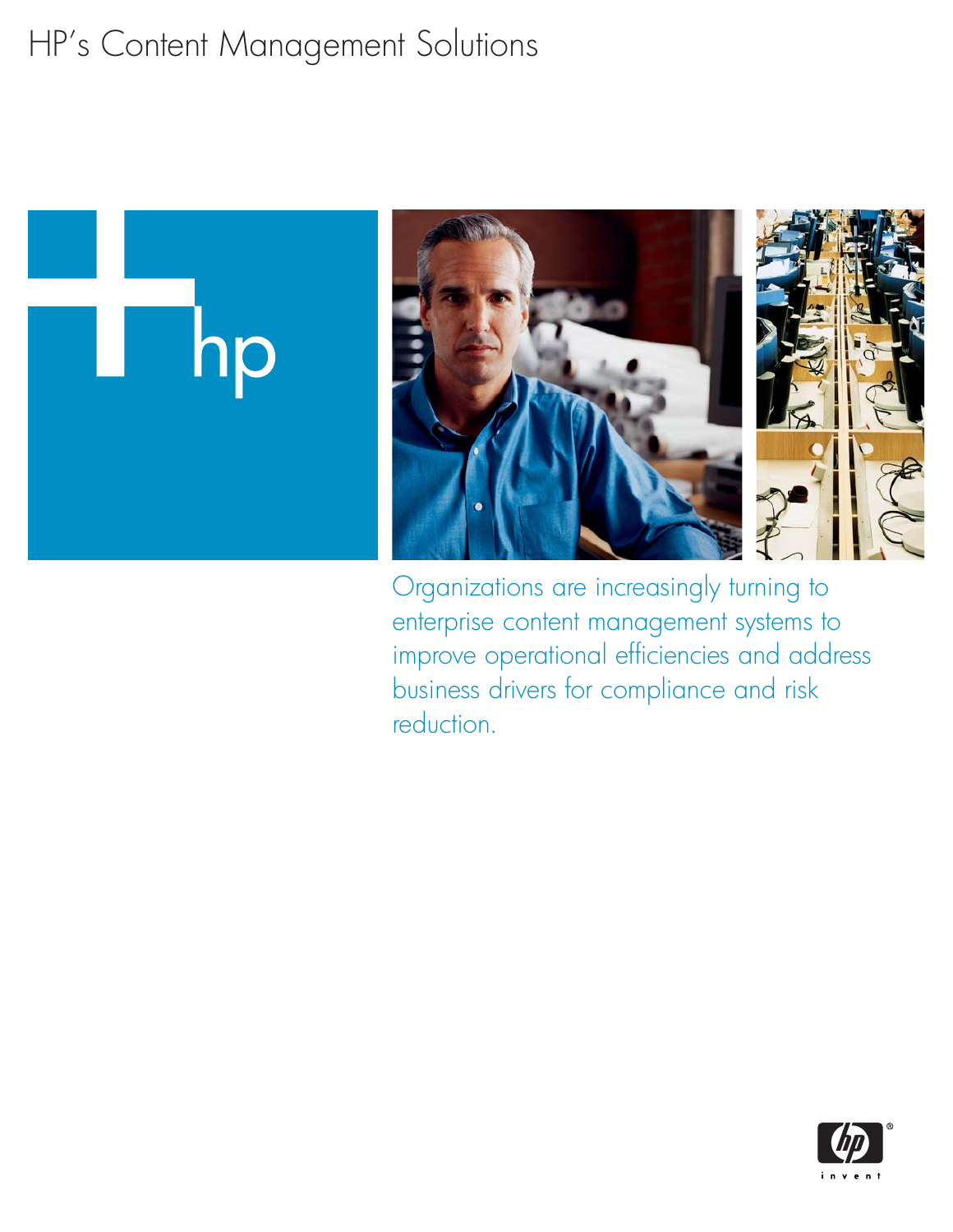

## Enterprise Content Management Services

Full lifecycle design, implementation, integration, support, and management services for the content workflow and application environment.

HP Consulting and Integration Services HP Care Pack Services HP Managed Services

HP provides a wide variety of components for content management support that can be used independently or as part of an integrated solution.

Enterprise content management requires more than just a central repository — it also requires effective capture and distribution of content. HP provides a range of hardware devices that can be leveraged across the organization for information capture and distribution, supporting organizational ECM strategies.

In addition, HP provides storage systems, server hardware, and professional services that help organizations tie it all together in a cohesive fashion. This approach differentiates HP from other vendors that provide hardware or software to support ECM initiatives.

# HP's Approach to Improving Efficiency and Productivity

HP's approach to addressing operational efficiency and productivity is to provide a variety of document appliances to address key challenges of document-centric business processes. By focusing on content capture and distribution, HP addresses two of the critical success factors that can impact the overall efficiency of a content management infrastructure. Organizations can choose from specific components to address particular aspects of the document capture and distribution life cycle, or they can implement multiple components in an integrated fashion that leverage existing IT investments.

#### Content capture

HP provides "smart on-ramp" devices that streamline the process of securely capturing paper documents, converting them to electronic images, and categorizing them appropriately. These hardware devices include HP scanners, multi-function printers, and digital sending devices that support a broad range of centralized and

distributed capture applications, and can support flexible capture workflows.

#### Content Management

For supporting content management, HP provides server-based digital sending and workflow software that enables the processing and routing of documents into target systems, serving as the integration middleware between HP's capture appliances and content management applications. HP also has partnerships with many leading content management application providers to provide direct linkages into their systems (including Documentum, FileNet, TOWER Software, and Microsoft SharePoint Portal Server).

HP also offers a variety of storage and server solutions to promote the storage of information that it may be secure and accessible for compliance as well as for general business continuity and risk reduction.

#### Content sharing and distribution

To share and distribute documents and content, HP provides a number of hardware devices as the "off-ramp" to electronic management, including a variety of blackand-white printers, color printers, workgroup multi-function printers, and PC and mobile computing devices. In addition, HP provides output management software that helps organizations control and manage output to specific devices or destinations, guarantees the secure delivery of documents to those destinations, and offers full audit trails on every step of the delivery process.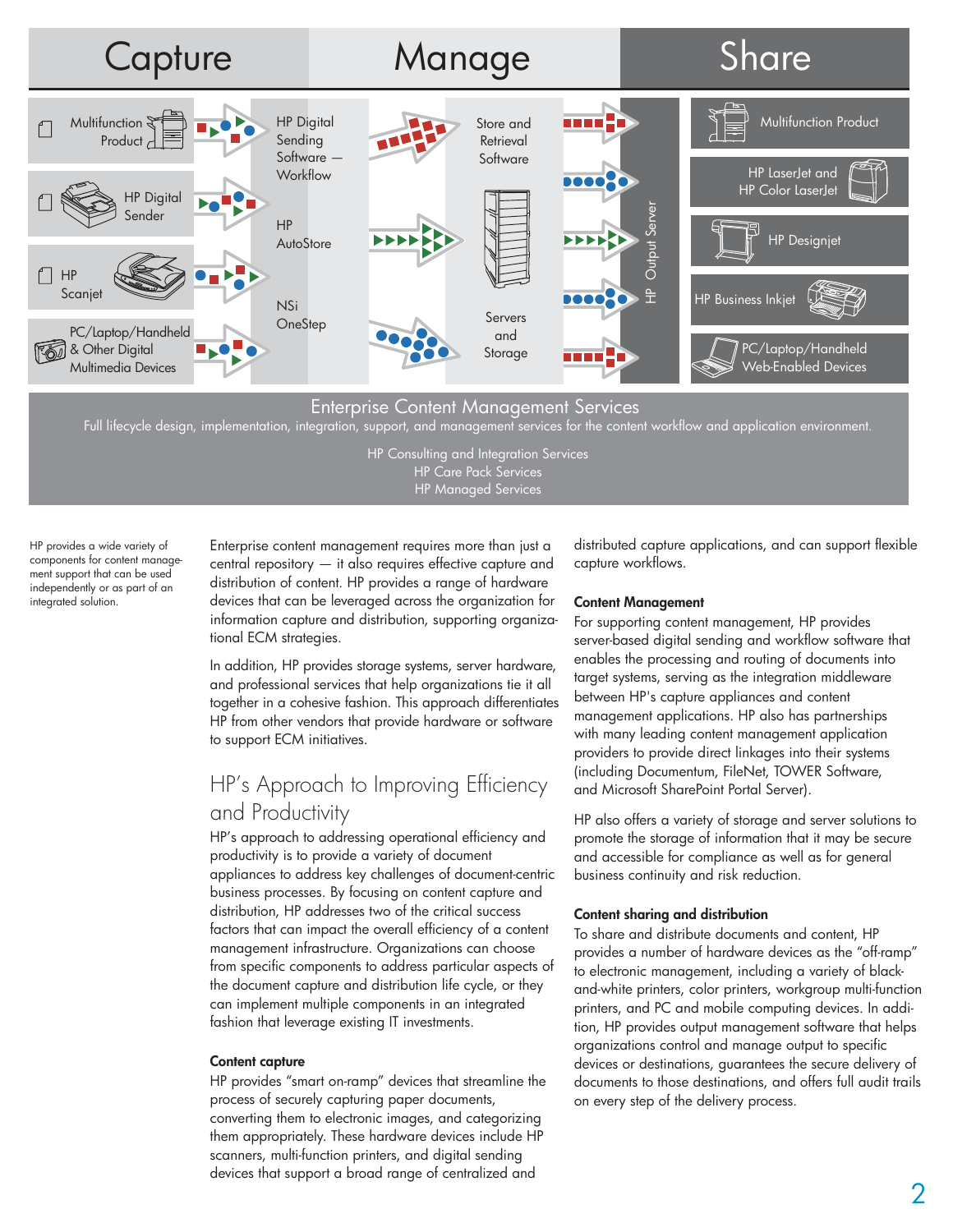# HP Services

HP provides a range of services to assist customers in the implementation, management, and support of their enterprise content management environment. HP provides consulting services ranging from up-front assessments of current documents or processes to installation and configuration of HP imaging and printing products. HP provides integration services to help organizations deploy end-toend content management systems, which can include a mix of HP products and third-party technologies that make

HP provides a range of services to assist customers in the implementation, management, and support of their enterprise content management environment.

> the most sense for unique application requirements. HP offers managed services that allow organizations to offload the headaches of managing and maintaining their content management environments and architectures to HP professional staff. And finally, HP Care Pack Services provides customers with packaged support services for all HP hardware products.

# HP's Content Capture

One of the biggest challenges of any content management environment is right up front: capturing information and getting it into the system so that it may be effectively managed and used by downstream processes.

Specific devices that HP provides to support capture requirements for enterprise content management include:

## HP 9100c Digital Sender

This network-attached device allows users to capture black-and-white or color documents and send them via e-mail as PDF or TIFF files. The device offers feeding speed of up to 15 pages per minute and includes a 50-sheet document feeder.

## HP LaserJet 4100mfp

This multifunction network printer with 1,200 dpi resolution incorporates 25-page-per-minute print, copy, scan, and digital send capabilities in a single device. The device includes an intuitive control panel for configuration of the device, capturing and sending documents, and monitoring status. The device includes a 30-sheet document feeder as well as 100-sheet and 500-sheet input paper trays.

#### HP LaserJet 9000mfp

Similar to the HP LaserJet 4100mfp, this multifunction product is a high-volume device that supports singlepass color duplex scanning, touch-screen panel, and documents in conversion formats including PDF, JPEG, TIFF, and M-TIFF. For output, the 9000mfp offers 3,100 sheet input capacity and FastRes 1200 resolution, with printing and scanning at 50 pages per minute.

## The HP LaserJet 9055mfp and HP LaserJet 9065mfp

These two multifunction products deliver department-class digital copying with all the additional functions and network connectivity you need to optimize workflow. With output speeds of up to 55 and 65 pages per minute, these products print, copy, scan, send and finish the job quickly, efficiently, and reliably to improve productivity and save costs.

#### HP Officejet 9100 series all-in-one

The HP Officejet 9100 series all-in-one lets you share the capabilities of five different devices—printer, copier, scanner, fax machine and digital sender—with your office workgroup. Especially useful for streamlined workflow and content management, these devices can send to email or network folders, forward incoming faxes to network folders, and send from photo memory cards to email or network folders. It combines all these capabilities in a compact, easy-to-use device for productive, cost-effective document production and management.

## HP DesignJet large format scanners/copiers

These devices combine in-house color copying, scanning, and printing, in a single, integrated unit. Devices are available to capture information from both paper and rigid media, with resolutions up to 2400 dpi.

#### HP ScanJet 8290

This commercial document scanner provides high image quality and fast scanning for both black-and-white and color. It offers up to 600 dpi scanning resolution for documents and up to 4800 dpi resolution for high-quality images. The device features a 25-page-per-minute automatic document feeder that can handle duplex scanning. It includes SCSI modules and hardware and ISIS drivers, as well as embedded OCR capabilities and other software options.

#### HP Digital Cameras

HP offers a wide variety of digital cameras that create images in industry-standard formats that can be electronically routed and managed by other systems.

## HP Digital Pen

Using HP Forms Automation System software in conjunction with any of a variety of HP printers, the HP Digital Pen 200 recognizes a unique dot pattern on each form that identifies a form and its content fields. The user fills out the form with the compact HP Digital Pen, which contains ink and writes like a regular pen. A small camera in the pen captures a digital copy of the form's information. Users download form data by placing the pen into a docking cradle, which enables all forms data to be automatically input, processed and securely stored. Because forms are completed using a real ink pen, users also have a physical original that may be filed to meet important legal recordkeeping requirements, such as original ink-signed agreements.